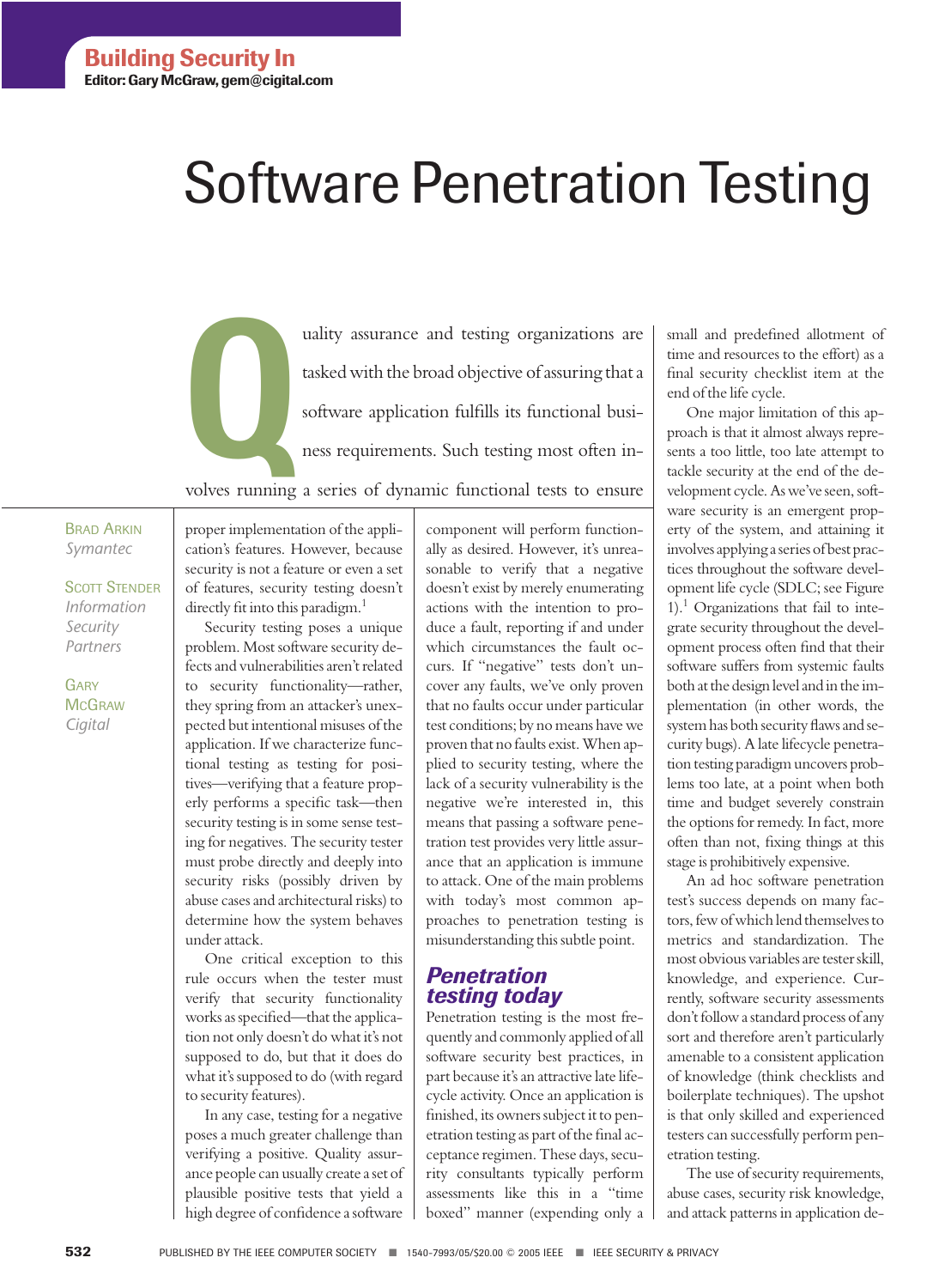sign, analysis, and testing is rare in current practice. As a result, security findings can't be repeated across different teams and vary widely depending on the tester. Furthermore, any test regimen can be structured in such a way as to influence the findings. If test parameters are determined by individuals motivated not to find any security issues (consciously or not), it's likely that the penetration testing will result in a self-congratulatory exercise in futility.

Results interpretation is also an issue. Typically, results take the form of a list of flaws, bugs, and vulnerabilities identified during penetration testing. Software development organizations tend to regard these results as complete bug reports—thorough lists of issues to address to secure the system. Unfortunately, this perception doesn't factor in the time-boxed nature of late lifecycle assessments. In practice, a penetration test can only identify a small representative sample of all possible security risks in a system. If a software development organization focuses solely on a small (and limited) list of issues, it ends up mitigating only a subset of the security risks present (and possibly not even those that present the greatest risk).

All of these issues pale in comparison to the fact that people often use penetration testing as an excuse to declare victory. When a penetration test concentrates on finding and removing a small handful of bugs (and does so successfully), everyone looks good: the testers look smart for finding a problem, the builders look benevolent for acquiescing to the test, and the executives can check off the security box and get on with making money. Unfortunately, penetration testing done without any basis in security risk analysis leads to this situation with alarming frequency. By analogy, imagine declaring testing victory by finding and removing only the first one or two bugs encountered during system testing!



Figure 1. The software development life cycle. Throughout this series, we'll focus on specific parts of the cycle; here, we're examining penetration testing.

## *A better approach*

All is not lost—security penetration testing can be effective, as long as we base the testing activities on the security findings discovered and tracked from the beginning of the software lifecycle, during requirements analysis, architectural risk analysis, and so on. To do this, a penetration test must be structured according to perceived risk and offer some kind of metric relating risk measurement to the software's security posture at the time of the test. Results are less likely to be misconstrued and used to declare pretend security victory if they're related to business impact through proper risk management.

#### *Make use of tools*

Tools should definitely be part of penetration testing. Static analysis tools can vet software code, either in source or binary form, in an attempt to identify common implementation-level bugs such as buffer overflows.2 Dynamic analysis tools can observe a system as it executes as well as submit malformed, malicious, and random data to a system's entry points in an attempt to uncover faults—a process commonly referred to as fuzzing. The tool then reports the faults to the tester for further analysis. $3$  When possible, use of these tools should be guided by risk analysis results and attack patterns.

Tools offer two major benefits. First, when used effectively, they can perform most of the grunt work needed for basic software security analysis. Of course, a tool-driven approach can't be used as a replacement for review by a skilled security analyst (especially because today's tools aren't applicable at the design level), but such an approach does help relieve a reviewer's work burden and can thus drive down cost. Second, tool output lends itself readily to metrics, which software development teams can use to track progress over time. The simple metrics commonly used today don't offer a complete picture of a system's security posture, though, so it's important to emphasize that a clean bill of health from an analysis tool doesn't mean that a system is defect free. The value lies in relative comparison: if the current run of the tools reveals fewer defects than a previous run, we've likely made some progress.

#### *Test more than once*

Today, automated review is best suited to identifying the most basic of implementation flaws. Human review is necessary to reveal flaws in the design or more complicated implementation-level vulnerabilities (of the sort that attackers can and will exploit), but such review is costly. By leveraging the basic SDLC touchpoints described in this series of articles, penetration tests can be structured in such a way as to be cost effective and give a reason-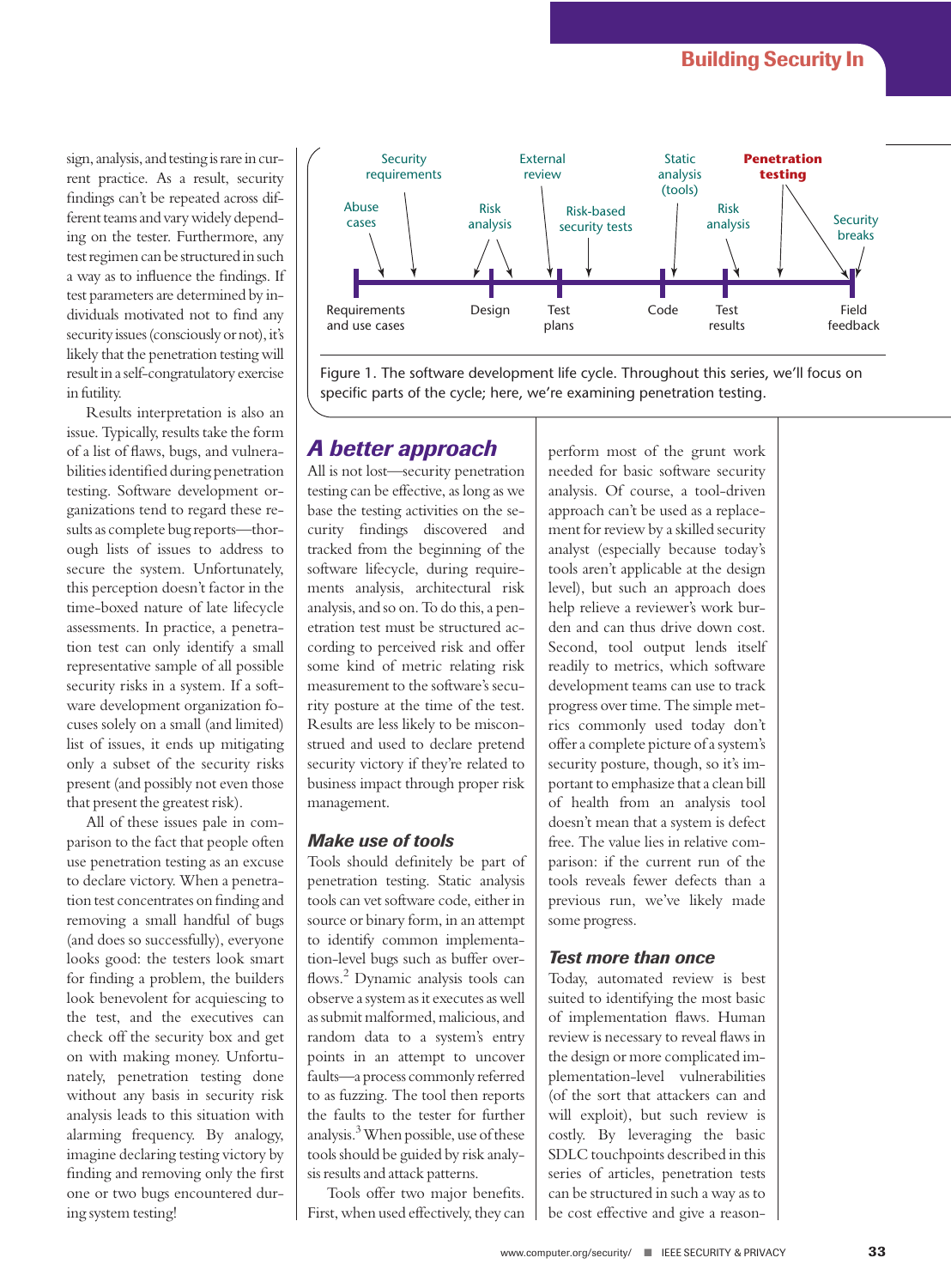able estimation of the system's security posture.

Penetration testing should start at the feature, component, or unit though this problem is much harder than it seems at first blush $^7$ ). By identifying and leveraging security goals during unit testing, we can signifi-

# **Penetration testing can be effective, as long as we base the testing activities on the security findings discovered and tracked from the beginning of the software lifecycle.**

level, prior to system integration. Risk analysis performed during the design phase should identify and rank risks as well as address intercomponent assumptions.4,5 At the component level, risks to the component's assets must be mitigated within the bounds of contextual assumptions. Tests should attempt unauthorized misuse of, and access to, target assets as well as try to violate any assumptions the system might make relative to its components.

Testers should use static and dynamic analysis tools uniformly at the component level. In most cases, no customization of basic static analysis tools is necessary for componentlevel tests, but a dynamic analysis tool will likely need to be written or modified for the target component. Such tools are often data-driven tests that operate at the API level. Any tool should include data sets known to cause problems, such as long strings and control characters.<sup>6</sup> Furthermore, the tool design should reflect the security test's goal: to misuse the component's assets, violate intercomponent assumptions, or probe risks.

Unit testing carries the benefit of breaking system security down into several discrete parts. Theoretically, if each component is implemented safely and fulfills intercomponent design criteria, the greater system should be in reasonable shape (alcantly improve the greater system's security posture.

Penetration testing should continue at the system level and be directed at the integrated software system's properties such as global error handling, intercomponent communication, and so on. Assuming unit testing has successfully achieved its goals, system-level testing shifts its focus toward identifying intercomponent issues and assessing the security risk inherent at the design level. If, for example, a component assumes that only trusted components have access to its assets, security testers should structure a test to attempt direct access to that component from elsewhere. A successful test can undermine the system's assumptions and could result in an observable security compromise. Dataflow diagrams, models, and high-level intercomponent documentation created during the risk analysis stage can also be a great help in identifying where component seams exist.

Tool-based testing techniques are appropriate and encouraged at the system level, but for efficiency's sake, such testing should be structured to avoid repeating unit-level testing. Accordingly, they should focus on aspects of the system that couldn't be probed during unit testing.

If appropriate, system-level tests should analyze the system in its deployed environment. Such analysis

should be targeted to ensure that suggested deployment practices are effective and reasonable and that external assumptions can't be violated.

#### *Integrate with the development cycle*

Perhaps the most common problem with the software penetration testing process is the failure to identify lessons to be learned and propagated back into the organization. As we mentioned earlier, it's tempting to view a penetration test's results as a complete and final list of bugs to be fixed rather than as a representative sample of faults in the system.

Mitigation strategy is thus a critical aspect of the penetration test. Rather than simply fixing identified bugs, developers should perform a root-cause analysis of the identified vulnerabilities. If most vulnerabilities are buffer overflows, for example, the development organization should determine just how these bugs made it into the code base. In such a scenario, lack of developer training, misapplication (or nonexistence of) standard coding practices, poor choice of languages and libraries, intense schedule pressure, or any combination thereof could ultimately represent an important cause.

Once a root cause is identified, developers and architects should devise mitigation strategies to address the identified vulnerabilities and any similar vulnerability in the code base. In fact, best practices should be developed and implemented to address such vulnerabilities proactively in the future. Going back to the buffer overflow example, an organization could decide to train its developers and eliminate the use of potentially dangerous functions such as strcpy() in favor of safer string-handling libraries.

A good last step is to use test result information to measure progress against a goal. Where possible, tests for the mitigated vulnerability should be added to automated test suites. If the vulnerability resurfaces